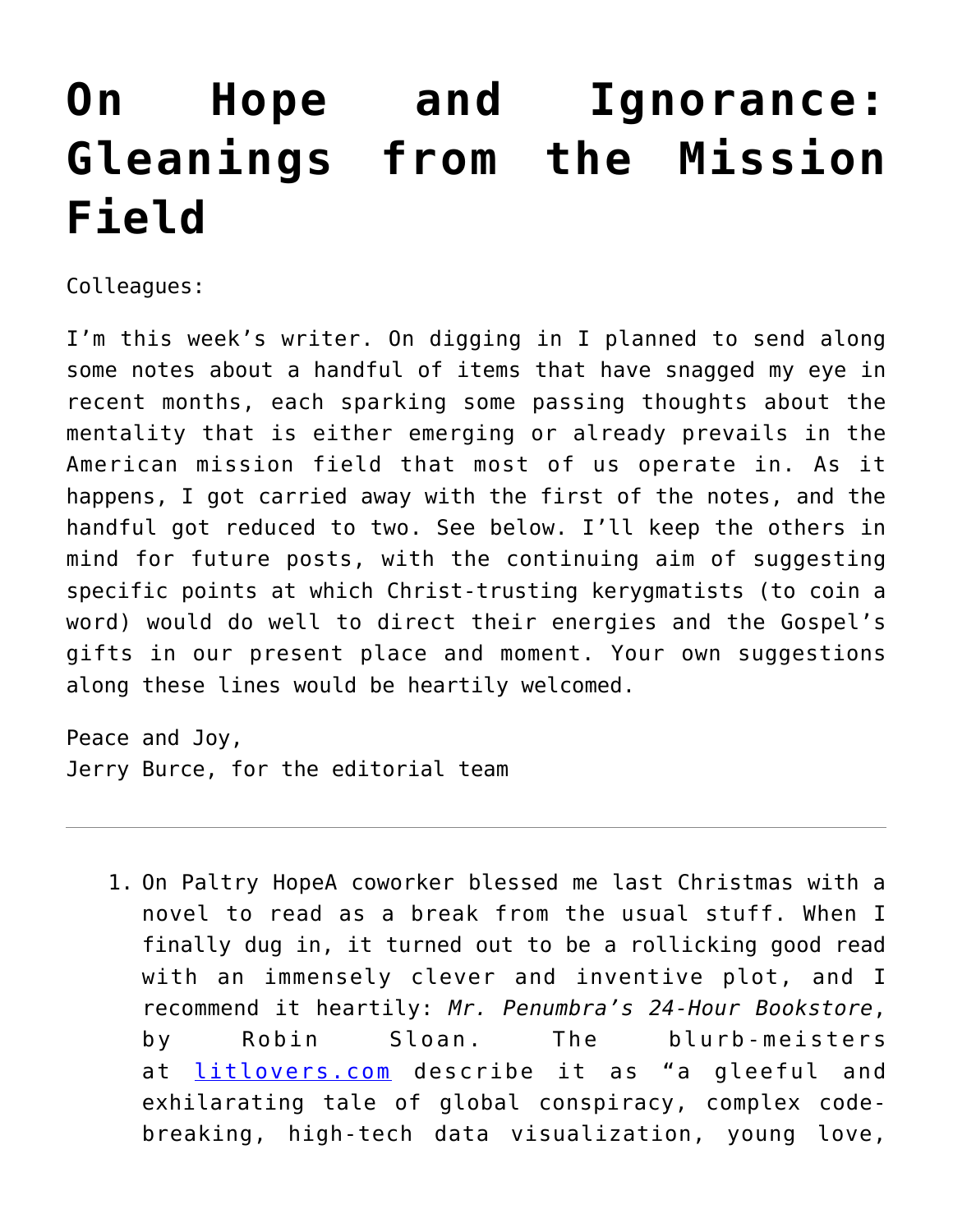rollicking adventure, and the secret to eternal life—mostly set in a hole-in-the-wall San Francisco bookstore," though Google's Silicon Valley campus also figures in, as does an arcane library carved from the bedrock of subterranean Manhattan. [Amazon's](http://www.amazon.com/Mr-Penumbras-24-Hour-Bookstore-Novel/dp/1250037751/ref=sr_1_1?s=books&ie=UTF8&qid=1405793539&sr=1-1&keywords=mr.+penumbras+24-hour+bookstore) current price for the paperback edition is \$8.52.

Well-written novels have always afforded a host of windows on the mindset of the place and era they're written for, and that's true of this one. The thirty-something American author illuminates any number of passions peculiar to his specific slice of that generation—irreligious, cyberphilic, exceedingly smart and confident about their ability to find their way in the world. And then there's this: to the extent that the author's voice is being heard through the novel's protagonist and first-person narrator, one surmises a certain bemusement, not to say frustration, with people of his age and social location who continue to harbor fantasies of living forever, if only the secret for doing that were somehow to come to light.

As if, he gently snorts, there is such a secret.

And just as gently he brings his audience back to earth. An immortality there is, but only that which comes of having friends so true and good—so brilliant in their own way, and so collaborative—that they'll abet and magnify your accomplishments, and you theirs, to the enduring benefit of future generations who will remember you in connection with them. At least I think that's what he says. Or perhaps it's friendship itself that lives forever as the key to happiness and success in the here and now for the lucky few who have the good fortune to find it among the odd ducks of the world. (The book teems with idiosyncratic characters who pursue their passions in shadowy places, far from the mainstream.) In any case, the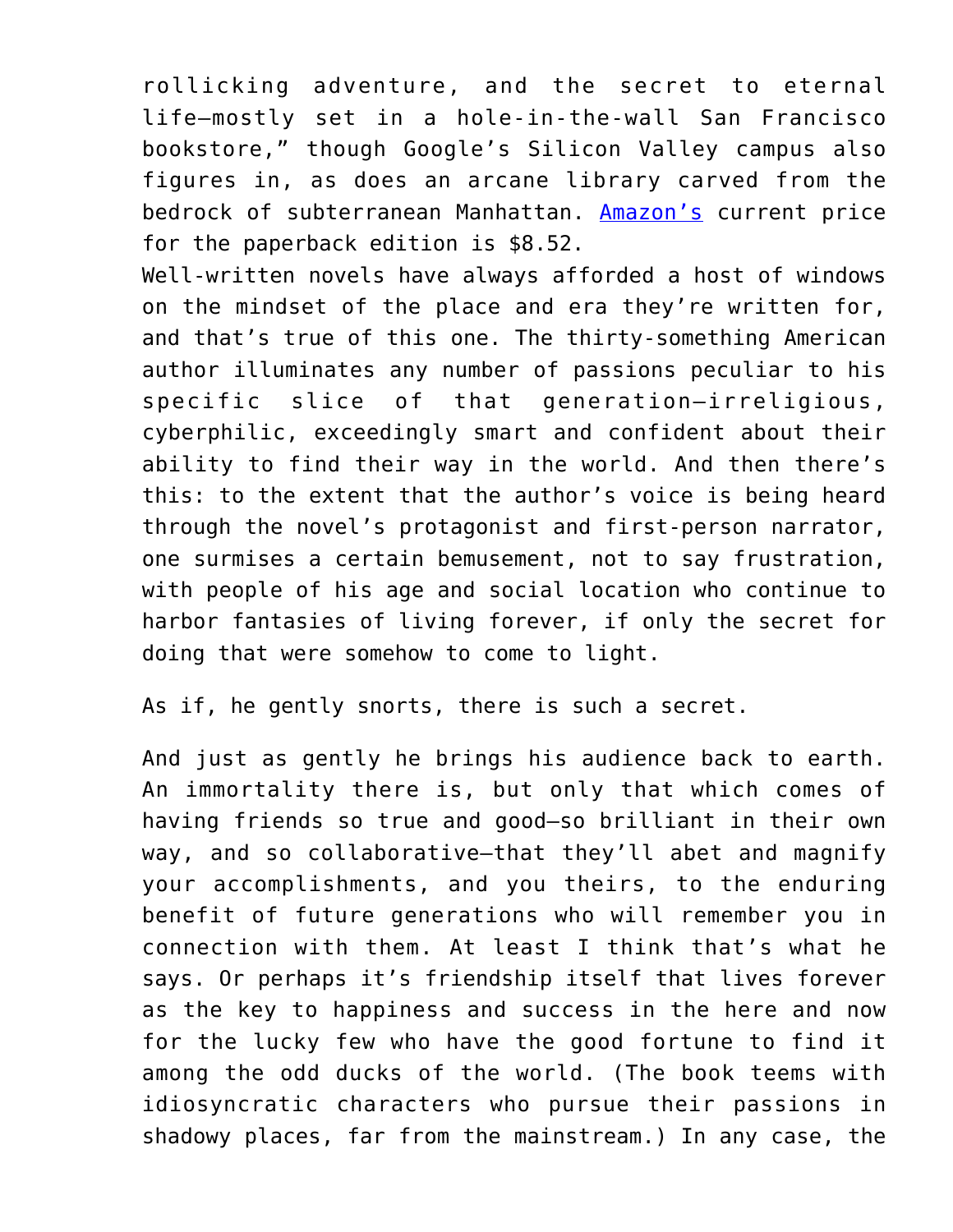conclusion is opaque. That may well be deliberate. The author, being smart, wants to disabuse us of nonsense, though without completely disappointing us. That would be cruel, and the book aims to be anything but cruel, nor does it touch in any serious way on the cruelty of the world. As for life, its advice to readers is to make the most of it, be true to yourself, and enjoy it while it lasts.

Or, again, so I think. And thinking that, I return to another thought that has crossed my mind often in recent years, about the poverty of secular hope. There isn't much to it. I say that as somebody who, with lots of you, has been reveling again these past couple of Sundays in the exuberance of Romans 8. How is it, I wonder, that people are willing to take a pass on so enormous and bracing an expectation, all creation groaning as it "waits with eager longing for the revealing of the children of God," and its ensuing liberation from "bondage to decay" and the obtaining, by "creation itself," of "the freedom of the glory of the children of God." Okay, do I know what that means, in the sense of describing what it will look and feel like? No. But it sure sounds spectacular, and it sure invites me to think more highly than I usually do of those musty phrases at the end of the creed: "the forgiveness of sins, the resurrection of the body, and the life everlasting." But the church has long since dumbed those phrases down, hasn't it; and Christians have colluded in reducing hope in Christ to the rubbish of the afterlife as conceived in the popular imagination, a shadowy lingering on in the cramped company of dear, sweet Grandma, Aunt Sally perhaps, and hardly anyone else. Does anyone ever talk at funerals, or even over a cup of Bible-class coffee, about the astonishing prospect—the grand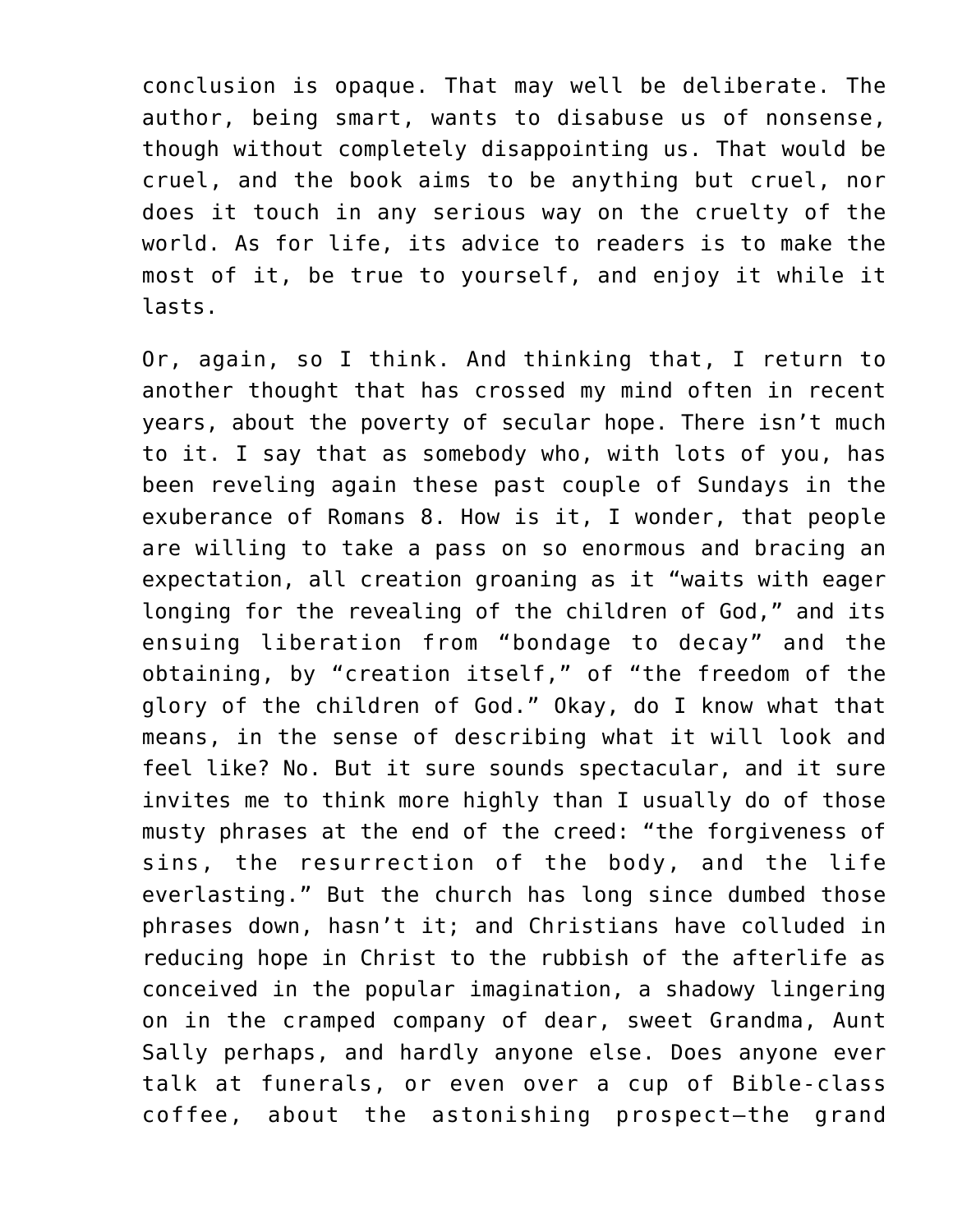adventure, to put it more exactly—of seeing God Almighty face to face and not only surviving the experience, but enjoying it as well? Of finding oneself unencumbered, once and for all, of all the garbage that gums up the arteries of body and spirit alike? Of sticking our toes, gently at first, even gingerly, perhaps, into a world devoid of evil? Of exploring a reality so new, so rich, so high and deep, so utterly good, that it will keep us dancing in the joy of God forever? But no, we mutter the word "heaven" and let it go at that. Worse, we populate that heaven with people just like us and ignore St. Matthew's invitation—he'll pepper us with this in coming weeks—to fancy the prospect of chatting cheerfully with the likes of mad magi, blind beggars, and that Canaanite woman's crazy daughter, all of them made new because somebody trusted Jesus to do that for them.

I wonder if this shriveling of Christian hope hasn't fed the abandonment of hope by today's smart set. I mean hope of the personal kind, the prospect of a new me and a new you having ourselves an everlasting blast in an eschatological beyond that presents itself as sheer, impossible gift, too good to be true and yet—God be praised—it is true. But this is precisely the hope that *Mr. Penumbra* dismisses; and the dismissal is even fiercer in Philip Pullman's *His Dark Materials* trilogy, the atheist's defiant rejoinder to C. S. Lewis's *Chronicles of Narnia*. I read this a few years ago. Pullman is a whale of a writer. He easily beats Lewis at the storytelling game, with a magnificent mind-stretching tale that grips from beginning to end, every word in perfect place. Along the way he hammers on the church, which he loathes with a frank and unmasked bitterness. It peddles lies, he says; it drapes the human spirit in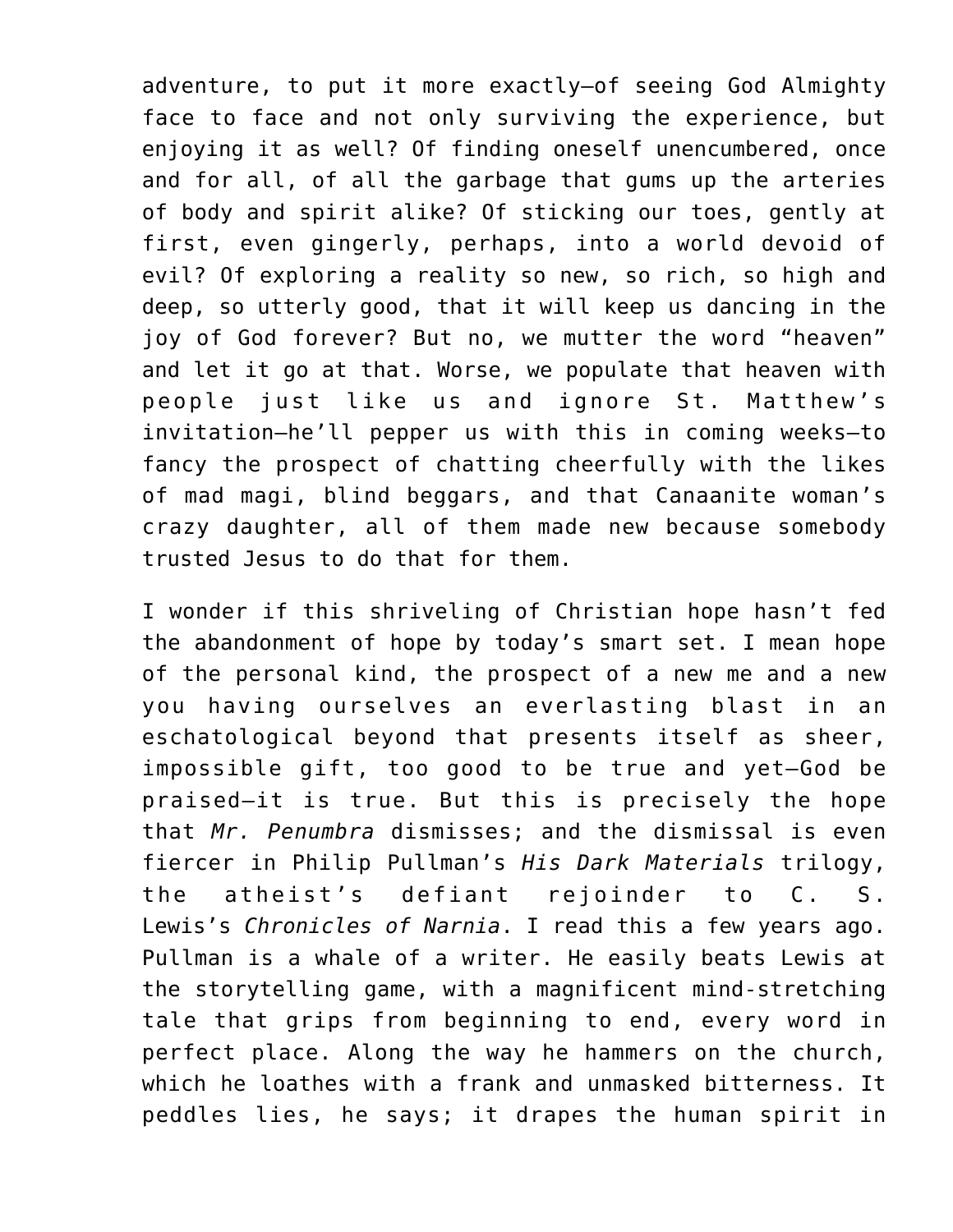needless chains, it sucks the joy from being vividly alive, not least as sexual human beings. Anyone who knows the church, small "c," and its age-old penchant for reducing evangelical magnificence to rule-encrusted dreck is obliged to cede some points to Pullman—many points, even. And when Pullman charges that the church's promise of afterlife is far too mean and dreary to warrant the dreariness it imposes on people in the here and now, I, for one would heartily agree, on the grounds, again, that what the church keeps peddling as a matter of course is a wretchedly desiccated promise, dreary in the extreme.

Yet for all his determination to expose lies and shred false hope, it's Pullman who, in the end, delivers nonsense in the form of a hope so ludicrously thin that it's no hope at all. It's as if, like *Mr. Penumbra's*Robin Sloan, he can't quite bear to leave the reader staring at the prospect of utter extinction, with nothing whatsoever beyond death to look forward to. There has got to be, for me, something, if only the faintest smidgeon of a something: at least a remembering, as Sloan seems to tell it. In Pullman's story there's a wee bubble of happiness, a frisson of joy as the dead release their atoms to mingle with all the other atoms of the universe, and who knows, perhaps the atoms of dead heroes and lovers will bump into each other in the vastness to come, and when they do they'll vibrate with a hint of mutual recognition. Oh happy day!

Really, was Pullman able to keep a straight face as he committed this to paper? I can't help but wonder.

Of this I have no doubt, that the Church, large "C", has a huge gift to pass along in the hope it gets to tell, if only we'll learn from the apostolic likes of Paul to tell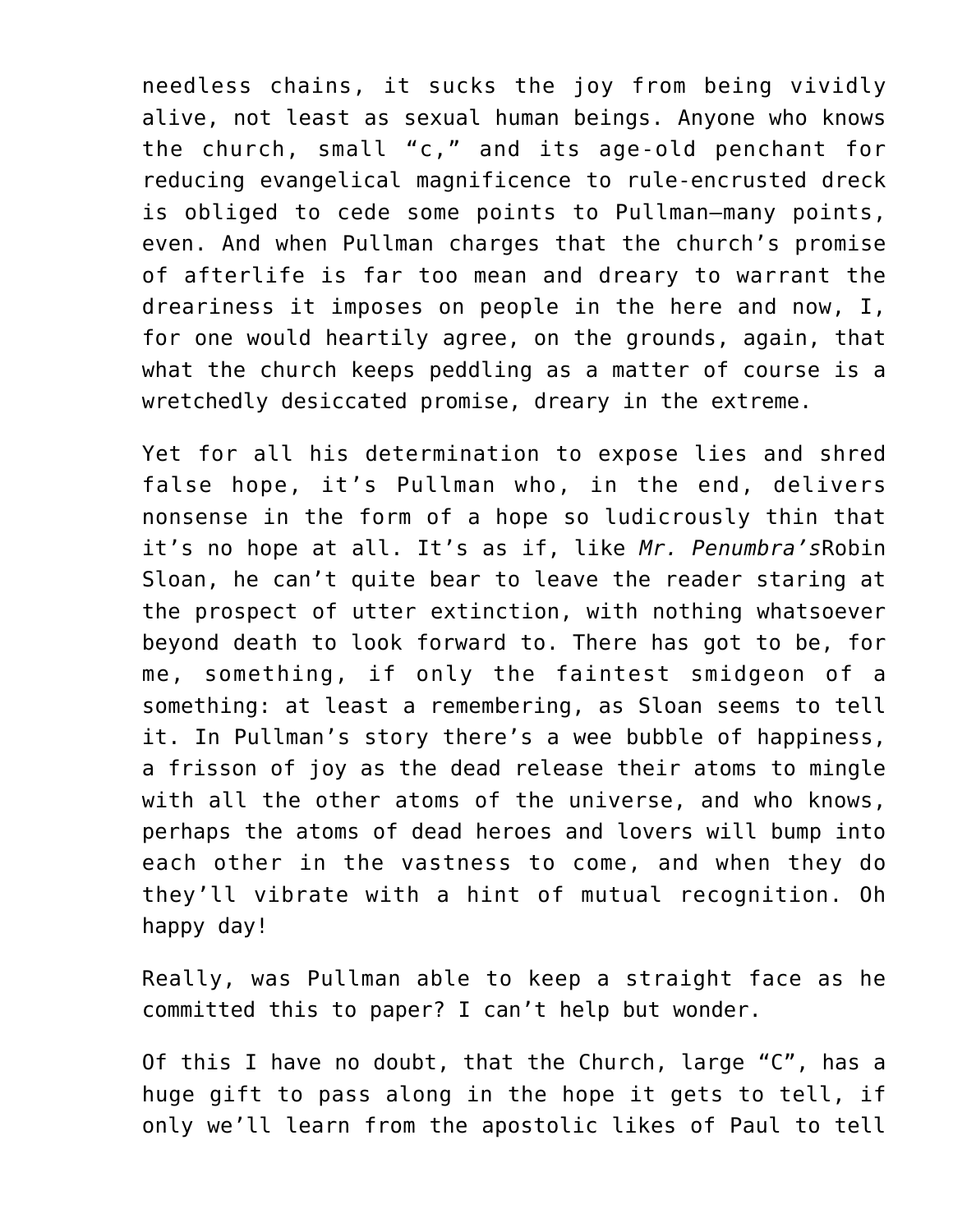it well, in deed as well as word, through the spending of the self for the sake of the other that Christians at their best, banking on their future, have cheerfully done throughout the centuries. The key to this, of course, lies in starting and ending the telling with the astonishment called Christ. Romans 8 is the inexorable outcome of Romans 3-5. It drives with equal resolution to the doxological outburst to the end of Romans 11, where Paul wraps up his ruminations on Israel's rejection of the Gospel by committing one and all to the inscrutable mystery of the God who has better things in mind for the likes of Pullman and Sloan than they have for themselves, to say nothing of the rest of us (see  $11:32$ ). For whom else did Christ die, if not for people whose imaginations, vivid though they be, are unwilling to encompass the best story ever?

Comes a delicious irony, and with it a point of conversational contact: turns out that Robin Sloan is on to something as he wraps up *Mr. Penumbra*. The secret to eternal life really does lie in having the right friend.

2. On Burgeoning IgnoranceAnyone who teaches in U.S. churches these days is aware of how poorly known the Biblical story has gotten to be in the wider culture. Moses? "Never heard of him." The Lord's Prayer? "What's that?" And there's worse on its way. Here's a note (in case you missed it) that appeared in *The Christian Century* a couple of months ago, picking up on a report in the April 18 edition of the British newspaper *The Independent*:

*"A Good Friday passion play was called off after the Oxford (England) City Council said the sponsoring church failed to get the proper permit. The council acted on the presumption that the passion play was a live sex show. In a statement of apology, an official said, 'At the time of*